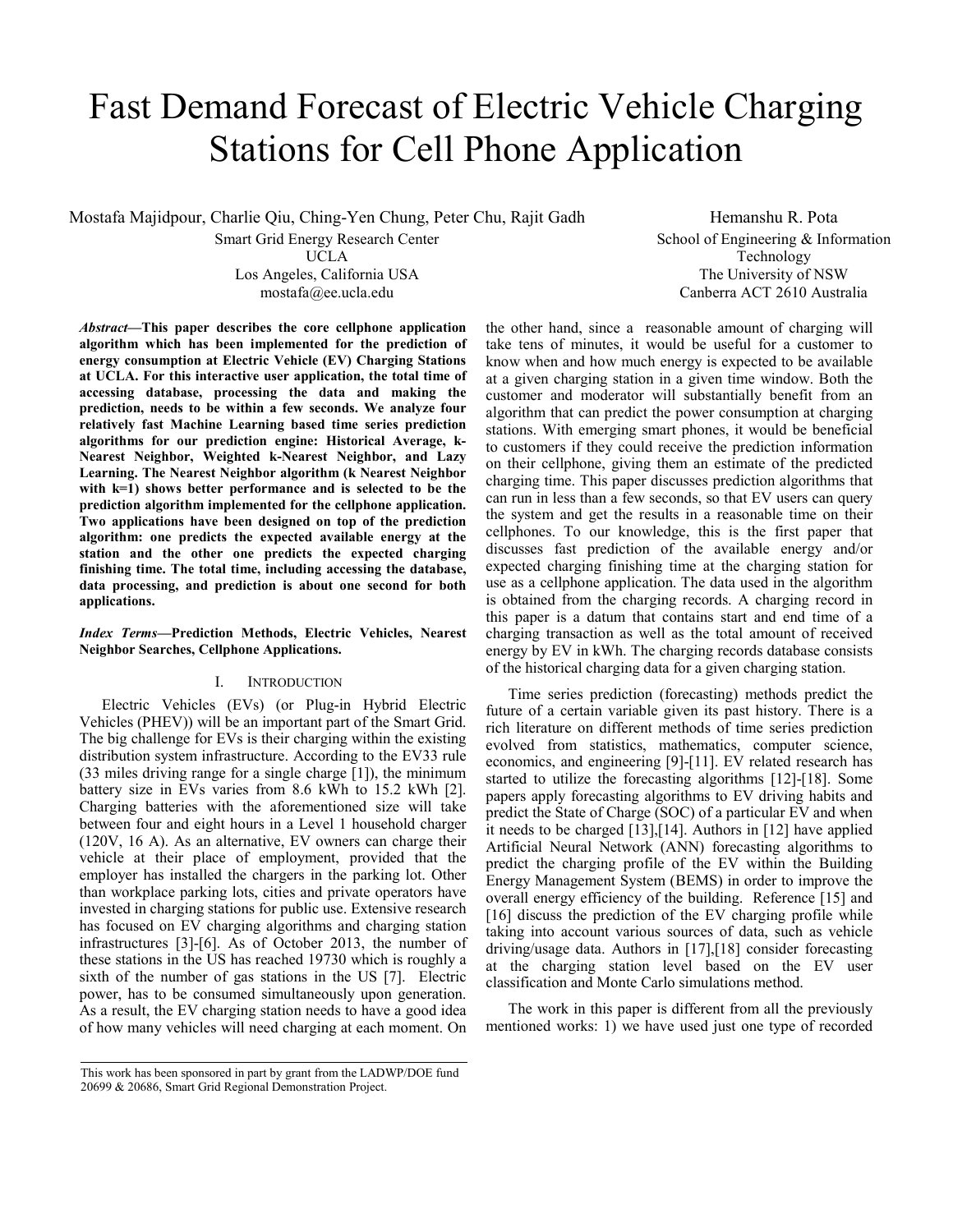data, Charging Records, which only contains the start and end of the charging transaction and the total amount (a scalar value; not time dependent) of energy received in the charging transaction rather than geographical or any driving habit related data; 2) our predictions is at the charging station level (not parking lot or the whole building level); 3) our method is online and fast and the whole process takes about a second. Indeed, the reason that we don't use other sources of data is our speed requirement and the fact that adding more data will slow the process.

As mentioned above, the aim of this work is to focus on relatively fast time series forecasting algorithms in which the whole process of prediction (including pre-processing) takes a reasonably short amount of time for a user that sends prediction-related queries. Machine Learning (ML) based heuristic methods provide a good performance in forecasting [8]. For our predictor application, we are interested in the following four ML based algorithms: Historical Average, k-Nearest Neighbor, Weighted k-Nearest Neighbor, and Lazy Learning that have low computation requirements and are relatively faster. A brief introduction of these methods will follow in Section III.

The rest of this paper is organized as follows: Section II formulates the problem, Section III explains the methods that are applied in this paper. Section IV reports and analyzes the result of applying the algorithms on the UCLA (University of California, Los Angeles) parking structures' data. Section V explains the selected algorithm, and Section VI is on conclusion and future work.

#### II. PROBLEM FORMULATION

The objective is to predict the available energy in the next 24 hours at each charging station with a minimum time for processing. Formally, we assume there is some function relating future available energy and the past consumed energy:

$$
\hat{E}(t) = f(E(t - i), \varepsilon(t)) \quad i \in \{1, 2, \dots\}
$$
 (1),

where  $E(t)$  is the actual energy consumption at time t,  $\hat{E}(t)$  is the prediction of the energy consumption at time t,  $\varepsilon(t)$  is the set of all variables (such as noise) other than past energy consumption records,  $E(t - i)$ , that f might depend on.

As the usual practice in forecasting, we are interested to find some estimation of  $E(t)$  according to some distance criteria. For the distance (error) measurement, we have chosen Symmetric Mean Absolute Percentage Error (SMAPE). For the day i, the SMAPE is defined as:

$$
SAMPE(i) = \frac{1}{H} \sum_{t \in Day(i)} \frac{|E(t) - \hat{E}(t)|}{E(t) + \hat{E}(t)} \times 100,
$$
 (2),

where  $H(=24$  in this paper) is the horizon of prediction in a given day.

Also, in practice, since there is no access to future data, the last portion of the data (last 10% in this paper) is set aside as the test set to evaluate the performance of the algorithm. Thus, our goal is to find an algorithm that minimizes the error between actual value and its prediction on the test set. Note that the test set is not used in either parameter selection or training phase.

We use the notation  $\underline{\hat{E}}(t)$  as the vector of prediction for the next 24 hours ending at t (Fig 1. a). Also,  $t_r = \{1, 2, ..., N_{tr}\}\$ and  $t_s = \{ N_{tr} + 1, ..., N \}$  are the set of indexes for training and test sets respectively.



Figure 1. a) energy consumption vector  $(E)$  for 24 hours, b) input-output pairs and division of data into training and test sets, c) labeling inputs as x and outputs as y.

#### III. ALGORITHMS

Four employed prediction algorithms have been described here briefly. A detailed description can be found in [3].

## *A. Historical Average*

This algorithm is one of the simplest algorithms that sometimes is referred to as naïve approach and is used only for comparison with other methods. According to this approach, the available charging energy in the future is the average of the charging energy consumption in the past. Formally:

$$
\hat{E}(t) = \frac{1}{D} \sum_{d=1}^{D} E(t - 24d),
$$
\n(3)

where D is the depth of the averaging. For instance, the predicted energy for 3pm on the next day is equal to the average of the energy consumed today, yesterday…, and up to the past D days at 3pm. Here, D is a parameter that needs to be selected before the evaluation on the test set.

## *B. K-Nearest Neighbor*

This algorithm is a well-known algorithm in the machine learning community [22]. Based on k-Nearest Neighbor (kNN) algorithm, each sample (training, test or validation) is composed of input and output pairs. In our application, the output is the energy consumption for the next 24 hours,  $y(t) = E(t)$ , and the input is the concatenation of the consumption records for up to D previous days,  $x(t) =$  ${E(t - 24), E(t - 48), ..., E(t - 24D)}$  (Fig. 1. c). This concatenation repeats for all days: if there are N days in the data set, there will be N-D+1 of these input-output pairs (Fig 1.b). The total number of data points is  $n = 24N$ . Now, in order to find an estimate for  $y(t_{s^*})$  where  $t_{s^*} \in t_s$  is an instance of test set indexes, first the distance between  $x(t_{s^*})$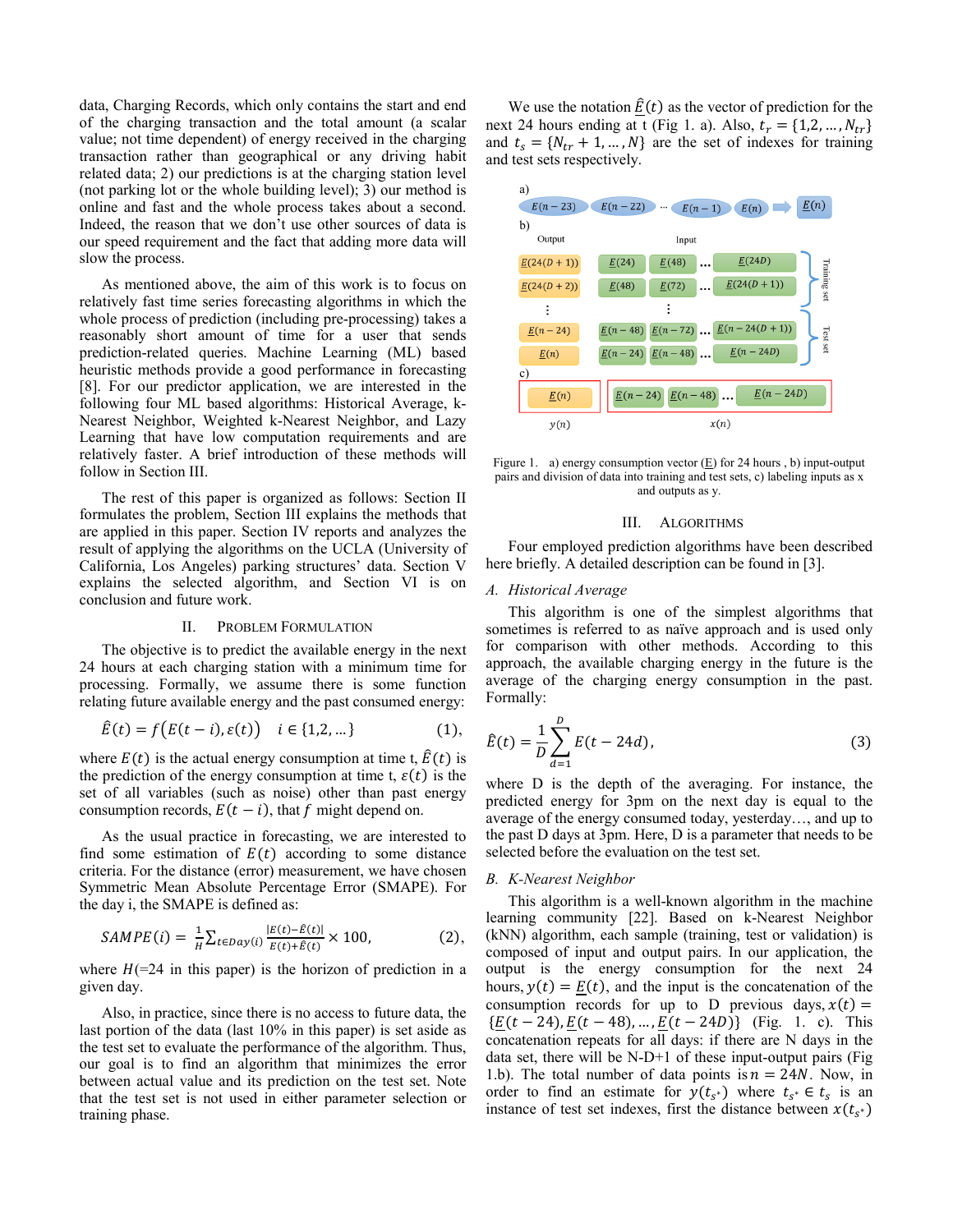and all other  $x(t_r)$  that belong to the training set is computed. Distance could be any norm of their difference; we have used the Euclidian distance here. After determining the k closest  $x(t_r)$  to  $x(t_{s^*})$ , the average of their corresponding  $y(t_r)$  is generated as  $y(t_{s^*})$ . In this algorithm, the parameter k needs to be determined. Fig. 2 illustrates the algorithm.

| k-Nearest Neighbor Algorithm                                         |
|----------------------------------------------------------------------|
| Inputs: $x(t_r)$ , $y(t_r)$ , $x(t_{s^*})$ , k                       |
| Output: $v(t_{s^*})$                                                 |
| 1. for $i \in t_r$                                                   |
| $dist[j] =   x(t_{s^*}) - x(j)  $<br>2.                              |
| 3. for $i \in \{1, , k\}$                                            |
| $idx[i]$ = index of $i^{th}$ smallest( <i>dist</i> )<br>4.           |
| 5. $y(t_{s^*}) = \frac{1}{k} \sum_{i \in \{1, \dots, k\}} y(idx[i])$ |

Figure 2. k-Nearest Neighbor Algorithm.

# *C. Weighted k-Nearest Neighbor*

This algorithm is very similar to the original kNN algorithm with the exception that instead of averaging the k closest training outputs (Fig. 2, step 5) their weighted average is used where the weights are a function of the distance between input pairs. Thus, these two steps will substitute for Step 5 in Fig. 2:

$$
w_p = \frac{1/dist(p)}{\sum_{q \in i dx} 1/dist(q)}\tag{4},
$$

$$
y(t_{s^*}) = \sum_{p \in idx} w_p y(p) \tag{5}.
$$

 Weighted kNN is based on the idea that closer points to the query should contribute more to the output and in this way improve the accuracy of the prediction in comparison to kNN.

# *D. Lazy Learning*

Lazy Learning (LL) is a generic term which refers to algorithms that postpone the learning until a query is submitted to system. In fact, weighted kNN and kNN are themselves simple forms of LL. A version of LL according to [23] has been implemented in this paper. This version of the LL algorithm is similar to the kNN algorithm in principle, with the difference that for each query, the optimum number of neighbors (k) is not fixed and is estimated separately. The idea is that for some queries it seems better to look at more neighbors and for some others, fewer neighbors would be enough. For each query, kNN is performed  $k_{max}$  times for  $k = \{1,2,..., k_{max}\}.$  Then, based on Leave-one-out (LOO) cross validation, the error for each k is estimated, and the output corresponding to the k with a lower LOO cross validation error is selected. We use the PRESS statistic [23] to estimate LOO for each k. For a fixed  $k \in \{1,2,\dots,k_{max}\},$ suppose  $j^* \in \{1, 2, ..., k\}$  indicates the index of the j<sup>th</sup> closest neighbor to the query  $x(t_{s^*})$ . For each  $j^*$ , we define an error term

$$
e_k(j^*) = k \frac{\nu(j^*) - \nu(i)}{k - 1} \tag{6},
$$

which gives the LOO cross validation error for the specific  $k$ :

$$
e_{LOO}(k) = \frac{1}{k} \sum_{j^* = 1}^k (e_k(j^*)^T * (e_k(j^*))
$$
 (7).

The k with smallest  $e_{LOO}$  will be selected as the optimum k.

The steps are detailed in Fig. 3.

| <b>Lazy Learning Algorithm</b>                                           |
|--------------------------------------------------------------------------|
| Inputs: $x(t_r)$ , $y(t_r)$ , $x(t_{s^*})$ , $k_{max}$                   |
| Output: $y(t_{s^*})$                                                     |
| 1. for $j \in t_r$                                                       |
| $dist[i] =   x(t_{s^*}) - x(i)  $<br>2.                                  |
| for $i \in \{1, , k_{max}\}\$<br>3.                                      |
| $idx[i] = index of i^{th} smallest(dist)$<br>4.                          |
| 4.<br>for $k \in \{2, , k_{max}\}\$                                      |
| $y(k) = \frac{1}{k} \sum_{i \in \{1, , k\}} y(idx[i])$<br>5.             |
| 6.<br>Calculate $e_{LOO}(k)$ according to Eq. (7)                        |
| 7.<br>$k^* = \arg(\min_{k \in \{2, \dots, k_{\text{max}}\}} e_{LOO}(k))$ |
| $y(t_{s^*}) = y(k^*)$<br>8.                                              |

Figure 3. Lazy Learning Algorithm.

## IV. SIMULATION AND ANALYSIS

#### *A. Data and Preprocessing*

The algorithms described above are applied to charging stations located on the UCLA campus. The data used in this paper were recorded from December 7, 2011 to October 16, 2013; however, not all stations were in use all days. Among charging stations at UCLA, 15 stations have charging data for more than 60 effective days (days that some nonzero charging has been reported); these stations have been used in our implementation. The number of effective days for each station is reported in Table III.

Data for each station is in the format that is called Charging Records. Each charging record contains the beginning and end of the charging time as well as the acquired energy. The Charging Records are converted to time series by uniformly dividing the acquired energy to the charging interval; e.g. if charging interval is 3 hours and the acquired energy is 3kWh, it is assumed that the EV received 1kWh of energy in each hour. In pre-processing the data, if all the values in an input-output pair  $(x(i), y(i))$  are zero or not reported, the pair was removed from the data set.

There was no normalization or feature extracting from the data. The only implemented pre-processing was to force energy records that were mistakenly recorded as more than the physical maximum of the charging device  $(E_{max})$  and less than zero to the interval of  $[0, E_{max}]$ .

# *B. Parameter Selection*

The following parameters need to be determined for our algorithms: Depth,  $D$ , for all algorithms, which is the number of previous days considered in the input vector and the number of neighbors,  $k$ , in kNN and weighted kNN.

In order to select the parameters in each algorithm a k-fold cross validation method [19] has been employed. In k-fold cross validation, for evaluating a certain set of candidate parameters, the training data is divided into k parts and algorithm trains on k-1 parts while the error is calculated on the remaining part, i.e., the validation set. This process iterates k times, and each time one of the parts will be the validation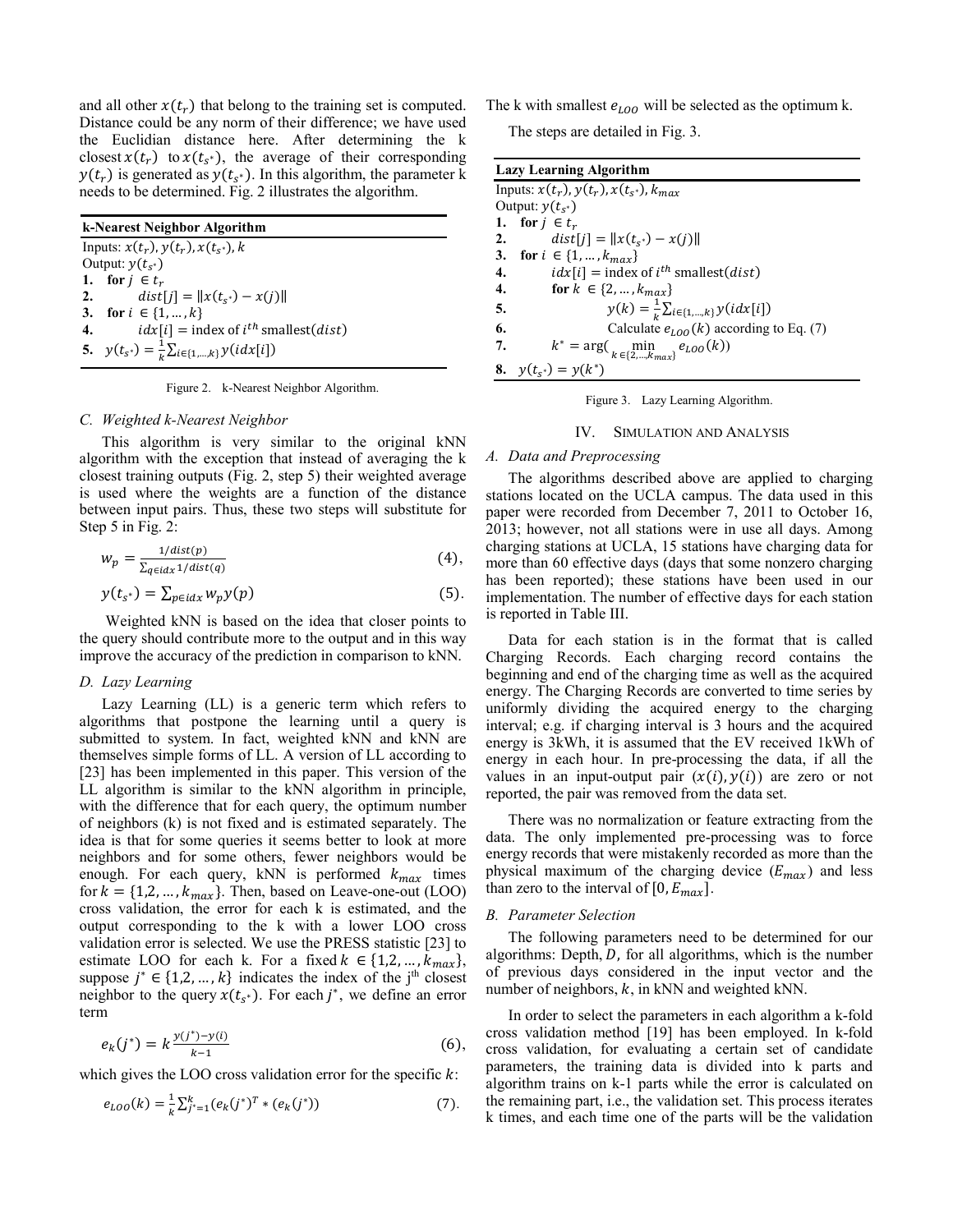set and the other k-1 parts will make up the training set. The average error of the algorithm on these k iterations will determine the final error for the current selection of parameters. The whole process is repeated for different combinations of parameters and the combination that yields the least final error is selected as algorithm parameters. For kfold cross validation,  $k=10$  is a typical choice for k [20], and this value was used in our experiments too.

In cross validation, the depth parameter, D, is varied between 1 to 60 (equal to looking only at yesterday or up to past two months) and the number of neighbors varied between 1 to 10 for kNN and 2 to 10 for weighted kNN (weighted kNN with  $k=1$  is the same as kNN with  $k=1$ ).

## *C. Results and analysis*

Table II and III show the depth (D) and number of neighbor (k) parameters, selected through cross validation, for each site and each parameter.

Fig. 4 shows the prediction for a sample test day from Station 2. The SMAPE for this specific day is 15.2 %.

Table IV shows the average and standard deviation of SMAPE on test days for each algorithm and each station.

Interestingly, as can be seen in Table II, the optimum number of neighbors is chosen to be equal to 1 for kNN algorithm for all stations. This shows that, regardless of the optimum number of previous days to forecast, it is always better to look at the most similar event in the past and copy its future energy consumption values as the prediction. Also, the optimum number of neighbors for weighted kNN in all stations is 2; considering that k ranges from 2 to 10 and the kNN algorithm with k=1 shows better performance, one can conclude that  $k=1$  is the optimum parameter. Thus, for all stations (except station no. 12) the kNN (or weighted kNN) with k=1 is the best algorithm to pursue.

TABLE I. SELECTED DEPTH PARAMETER FOR EACH ALGORITHM BASED ON CROSS VALIDATION RESULTS

| N <sub>0</sub> | <b>Station</b> | <b>Historical</b> | <b>kNN</b> | <b>Weighted kNN</b> | Lazy     |
|----------------|----------------|-------------------|------------|---------------------|----------|
|                |                | Average           |            |                     | Learning |
|                | PS3L401LIA3    |                   | 39         | 35                  | 36       |
| $\overline{2}$ | PS8L201LIA1    |                   | 59         | 59                  | 59       |
| 3              | PS8L201LIA3    |                   | 60         | 59                  | 59       |
| 4              | PS8L201LIA4    |                   | 57         | 57                  | 57       |
| 5              | PS8L202LIIA1   |                   | 3          | 3                   | 3        |
| 6              | PS8L202LIIA2   |                   | 11         | $\overline{4}$      | 11       |
| 7              | PS8L202LIIA3   |                   | 6          | 12                  | 12       |
| 8              | PS9L401LIA1    |                   | 20         | 53                  |          |
| 9              | PS9L401LIA2    |                   | 22         | 24                  | 24       |
| 10             | PS9L401LIA3    |                   | 28         | 28                  | 28       |
| 11             | PS9L401LIA5    |                   | 58         | 58                  | 58       |
| 12             | PS9L401LIA6    |                   | 19         | 59                  | 59       |
| 13             | PS9L601LIA1    |                   | 58         | 51                  | 51       |
| 14             | PS9L601LIA3    |                   | 54         | 3                   | 3        |
| 15             | PS9L601LIA4    |                   | 36         | 47                  | 47       |

In LL simulations, the maximum number of neighbors,  $k_{max}$ , was not that sensitive since the algorithm checks all the neighbors up to  $k_{max}$ . As a representative sample, the histogram of optimum number of neighbors  $(k^*)$ in test days of the LL algorithm for Station 12 is illustrated in

Fig. 5. According to the figure,  $k_{max}$ =10 is a good selection for maximum number of neighbors since the k\* is often 2, and occasionally it is some number in the range of 4 to 7.



Figure 4. Actual enrgy consumption (green) and its prediction with kNN (red) for a sample test day in Station 2. The SMAPE for this day is 15.2%.

Historical average is the worst algorithm to implement. Average SMAPE on test days in all stations in the best case (station no .12) is 76.96% while in some other station (station no. 2) it is 97.62%. Therefore, even in the best case, the historical average is far worse than other algorithms. However, if someone insists on using the historical average as the prediction algorithm, it seems best to copy today's values for tomorrow's prediction, as for all stations the optimum depth is equal to 1.



Figure 5. Histogram of selected number of neighbors, k\*, in Lazy Learning algorithm for Station 12 data. All of the k\*s are less than  $k_{max} = 10$ .

Comparing LL results with kNN, it seems that LL was not successful in choosing the best number of neighbors (k) for each query; otherwise, it would have better results compared to kNN (which has a constant k). Stations no. 8 and 12 are the exceptions to this, where LL does (slightly) better than kNN.

All simulations were run with RStudio Version 0.97.551 on an Intel Core i-7 CPU at 3.40 GHz with 16 GB RAM.

TABLE II. SELECTED NUMBER OF NEIGHBOURS PARAMETER FOR EACH ALGORITHM BASED ON CROSS VALIDATION RESULTS

| TABLE III.              | NI IMBER |
|-------------------------|----------|
| OF EFFECTIVE DAYS       |          |
| <b>FOR EACH STATION</b> |          |

| N <sub>0</sub> | <b>Station</b> | <b>kNN</b> | <b>Weighted kNN</b> |
|----------------|----------------|------------|---------------------|
| 1              | PS3L401LIA3    |            | 2                   |
| $\overline{c}$ | PS8L201LIA1    |            | $\overline{c}$      |
| 3              | PS8L201LIA3    |            | $\overline{2}$      |
| 4              | PS8L201LIA4    |            | $\overline{2}$      |
| 5              | PS8L202LIIA1   |            | $\overline{2}$      |
| 6              | PS8L202LIIA2   |            | $\overline{2}$      |
| 7              | PS8L202LIIA3   | 1          | $\overline{2}$      |
| 8              | PS9L401LIA1    |            | $\overline{c}$      |
| 9              | PS9L401LIA2    |            | $\overline{2}$      |
| 10             | PS9L401LIA3    |            | $\overline{2}$      |
| 11             | PS9L401LIA5    |            | $\overline{2}$      |
| 12             | PS9L401LIA6    |            | $\overline{2}$      |
| 13             | PS9L601LIA1    |            | $\overline{c}$      |
| 14             | PS9L601LIA3    | 1          | $\overline{2}$      |
| 15             | PS9L601LIA4    |            | $\mathfrak{D}$      |

| N <sub>0</sub> | <b>Effective Days</b> |
|----------------|-----------------------|
| 1              | 95                    |
|                | 84                    |
| $\frac{2}{3}$  | 97                    |
|                | 171                   |
| $\overline{5}$ | 163                   |
| $\overline{6}$ | 168                   |
| 7              | 151                   |
| 8              | 178                   |
| $\overline{9}$ | 126                   |
| 10             | 307                   |
| 11             | 189                   |
| 12             | 269                   |
| 13             | 206                   |
| 14             | 178                   |
| 15             | 124                   |